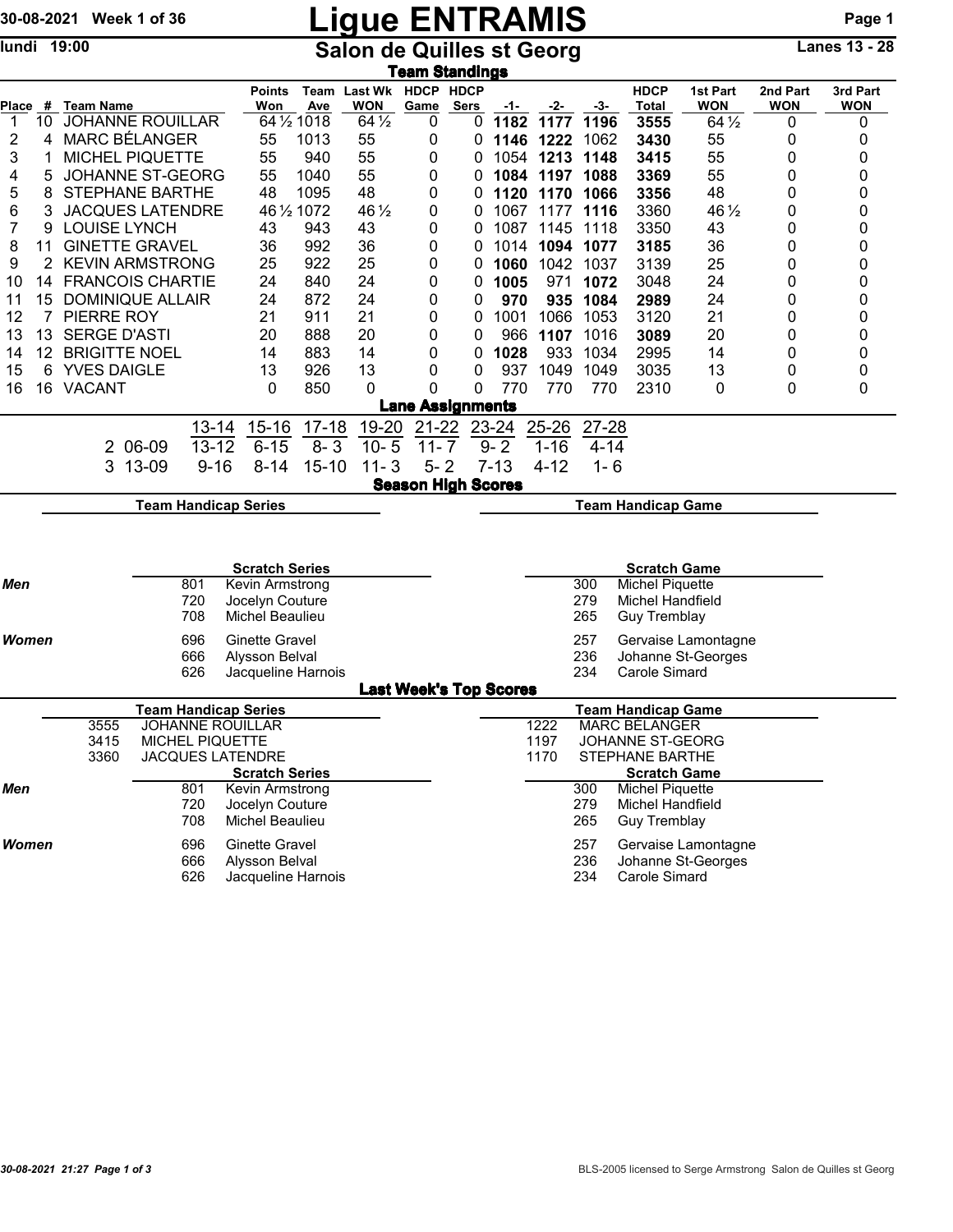**z** *Men* 

### 30-08-2021 Week 1 of 36 Ligue ENTRAMIS Page 2

#### Average List of Regular Team Members

|                           |                 |   |              | High | High        |      |      |      |       | <b>Weekly Over Ave</b> |
|---------------------------|-----------------|---|--------------|------|-------------|------|------|------|-------|------------------------|
| Name                      | <b>Pins Gms</b> |   | Ave          | Game | <b>Sers</b> | -1-  | -2-  | -3-  | Total | Series Ave +/-         |
| Kevin Armstrong           | 801             | 3 | 267          | 280  | 801         | 242  | 280  | 279  | 801   | $801 - 729 = 72$       |
| Jocelyn Couture           | 720             | 3 | 240          | 245  | 720         | 232  | 245  | 243  | 720   | 720 - 642 = 78         |
| Michel Beaulieu           | 708             | 3 | 236          | 278  | 708         | 278  | 246  | 184  | 708   | $708 - 675 = 33$       |
| Guy Tremblay              | 707             | 3 | 235          | 265  | 707         | 224  | 265  | 218  | 707   | $707 - 717 = -10$      |
| Henry Lynch               | 702             | 3 | 234          | 244  | 702         | 231  | 227  | 244  | 702   | 702 - 627 = 75         |
| Cedric Desjardins         | 701             | 3 | 233          | 246  | 701         | 242  | 246  | 213  | 701   | $701 - 510 = 191$      |
| Michel Piquette           | 689             | 3 | 229          | 300  | 689         | 167  | 300  | 222  | 689   | $689 - 612 = 77$       |
| Pierre-Andre Loiselle     | 684             | 3 | 228          | 247  | 684         | 205  | 247  | 232  | 684   | $684 - 636 = 48$       |
| <b>Michel Forest</b>      | 668             | 3 | 222          | 244  | 668         | 218  | 206  | 244  | 668   | $668 - 717 = -49$      |
| Michel Handfield          | 659             | 3 | 219          | 279  | 659         | 136  | 279  | 244  | 659   | 659 - 657 = 2          |
| Glenn Mc-Ardle            | 632             | 3 | 210          | 226  | 632         | 226  | 185  | 221  | 632   | $632 - 666 = -34$      |
| <b>Bernard St-Pierre</b>  | 630             | 3 | 210          | 255  | 630         | 203  | 255  | 172  | 630   | $630 - 627 = 3$        |
| <b>Bruno Dupuis</b>       | 616             | 3 | 205          | 218  | 616         | 218  | 206  | 192  | 616   | $616 - 636 = -20$      |
| Marc Bélanger             | 614             | 3 | 204          | 225  | 614         | 198  | 225  | 191  | 614   | $614 - 636 = -22$      |
| Michel Benard             | 602             | 3 | 200          | 226  | 602         | 195  | 181  | 226  | 602   | $602 - 636 = -34$      |
| Serge Champagne           | 599             | 3 | 199          | 236  | 599         | 236  | 184  | 179  | 599   | $599 - 633 = -34$      |
| Clement Gagnon            | 589             | 3 | 196          | 246  | 589         | 166  | 246  | 177  | 589   | 589 - 591 = -2         |
| Michel Bernier            | 572             | 3 | 190          | 243  | 572         | 149  | 243  | 180  | 572   | $572 - 615 = -43$      |
| Jacques Latendresse       | 570             | 3 | 190          | 224  | 570         | 144  | 202  | 224  | 570   | $570 - 645 = -75$      |
| <b>Michel Courchesne</b>  | 568             | 3 | 189          | 206  | 568         | 193  | 206  | 169  | 568   | $568 - 696 = -128$     |
| <b>Yves Daigle</b>        | 568             | 3 | 189          | 206  | 568         | 195  | 167  | 206  | 568   | $568 - 693 = -125$     |
| <b>Claude Desaulniers</b> | 563             | 3 | 187          | 226  | 563         | 137  | 226  | 200  | 563   | $563 - 591 = -28$      |
| Alain Laperle             | 562             | 3 | 187          | 232  | 562         | 150  | 180  | 232  | 562   | $562 - 660 = -98$      |
| Normand Gagnon            | 558             | 3 | 186          | 195  | 558         | 171  | 195  | 192  | 558   | $558 - 624 = -66$      |
| Denys Gravel              | 555             | 3 | 185          | 211  | 555         | 169  | 175  | 211  | 555   | $555 - 645 = -90$      |
| Patrick Joly              | 552             | 3 | 184          | 206  | 552         | 165  | 206  | 181  | 552   | $552 - 615 = -63$      |
| Serge Forget              | 552             | 3 | 184          | 203  | 552         | 174  | 175  | 203  | 552   | $552 - 681 = -129$     |
| Roger Marcouiller         | 546             | 3 | 182          | 198  | 546         | 198  | 176  | 172  | 546   | $546 - 558 = -12$      |
| Michel Leveille           | 546             | 3 | 182          | 185  | 546         | 185  | 177  | 184  | 546   | $546 - 615 = -69$      |
| Benoit Jolicoeur          | 542             | 3 | 180          | 201  | 542         | 189  | 152  | 201  | 542   | $542 - 579 = -37$      |
| Andre Lalonge             | 540             | 3 | 180          | 225  | 540         | 225  | 155  | 160  | 540   | $540 - 624 = -84$      |
| André Brousseau           | 538             | 3 | 179          | 204  | 538         | 150  | 204  | 184  | 538   | $538 - 525 = 13$       |
| Henri-Paul Lessard        | 527             | 3 | 175          | 193  | 527         | 154  | 180  | 193  | 527   | $527 - 573 = -46$      |
| <b>Arthur Pellerin</b>    | 491             | 3 | 163          | 170  | 491         | 158  | 170  | 163  | 491   | $491 - 693 = -202$     |
| Jocelyn Fecteau           | 491             | 3 | 163          | 198  | 491         | 198  | 122  | 171  | 491   | $491 - 582 = -91$      |
| Francois Chartier         | 474             | 3 | 158          | 191  | 474         | 191  | 148  | 135  | 474   | 474 - 618 = -144       |
| Gaston Tougas             | 445             | 3 | 148          | 166  | 445         | 166  | 139  | 140  | 445   | $445 - 600 = -155$     |
| Serge D'Asti              | 441             | 3 | 147          | 167  | 441         | 125  | 149  | 167  | 441   | $441 - 558 = -117$     |
| Claude Pepin              | 415             | 3 | 138          | 147  | 415         | 136  | 147  | 132  | 415   | $415 - 630 = -215$     |
| Yvan Trudel               | 411             | 3 | 137          | 146  | 411         | 136  | 146  | 129  | 411   | $411 - 510 = -99$      |
| <b>Robert Filiatrault</b> | 368             | 3 | 122          | 129  | 368         | 129  | 114  | 125  | 368   | $368 - 384 = -16$      |
| Pierre Roy                | 0               | 0 | bk211        | 0    | 0           | a211 | a211 | a211 | 633   | 633 - 633 = 0          |
| Normand Durand            | 0               | 0 | bk231        | 0    | 0           | a231 | a231 | a231 | 693   | $693 - 693 = 0$        |
| Joseph McArdle            | 0               | 0 | <b>bk206</b> | 0    | 0           | a206 | a206 | a206 | 618   | $618 - 618 = 0$        |
| François Guy              | 0               | 0 | bk231        | 0    | 0           | a231 | a231 | a231 | 693   | $693 - 693 = 0$        |
| Stéphane Barhe            | 0               | 0 | bk221        | 0    | 0           | a221 | a221 | a221 | 663   | $663 - 663 = 0$        |
| Michel JR Piquette        | 0               | 0 | bk170        | 0    | 0           | a170 | a170 | a170 | 510   | $510 - 510 = 0$        |
| Denis Rivard              | 0               | 0 | bk235        | 0    | 0           | a235 | a235 | a235 | 705   | $705 - 705 = 0$        |
|                           |                 |   |              |      |             |      |      |      |       |                        |

### " *Women*

| .,,                    |                 |   |     |      |             |     |     |     |       |                        |
|------------------------|-----------------|---|-----|------|-------------|-----|-----|-----|-------|------------------------|
|                        |                 |   |     | High | High        |     |     |     |       | <b>Weekly Over Ave</b> |
| <b>Name</b>            | <b>Pins Gms</b> |   | Ave | Game | <b>Sers</b> | -1- | -2- | -3- | Total | Series Ave +/-         |
| <b>Ginette Gravel</b>  | 696             | 3 | 232 | 259  | 696         | 200 | 237 | 259 | 696   | $696 - 654 = 42$       |
| Alysson Belval         | 666             | 3 | 222 | 249  | 666         | 249 | 238 | 179 | 666   | $666 - 702 = -36$      |
| Johanne St-Georges     | 655             | 3 | 218 | 236  | 655         | 195 | 236 | 224 | 655   | $655 - 657 = -2$       |
| Jacqueline Harnois     | 626             | 3 | 208 | 228  | 626         | 218 | 228 | 180 | 626   | $626 - 549 = 77$       |
| Gervaise Lamontagne    | 619             | 3 | 206 | 257  | 619         | 228 | 257 | 134 | 619   | $619 - 702 = -83$      |
| Carole Simard          | 612             | 3 | 204 | 234  | 612         | 173 | 234 | 205 | 612   | $612 - 630 = -18$      |
| Micheline Dumulong     | 588             | 3 | 196 | 216  | 588         | 180 | 192 | 216 | 588   | $588 - 585 = 3$        |
| <b>Francine Simard</b> | 586             | 3 | 195 | 219  | 586         | 204 | 219 | 163 | 586   | $586 - 576 = 10$       |
| Louise Lynch           | 586             | 3 | 195 | 229  | 586         | 163 | 229 | 194 | 586   | $586 - 633 = -47$      |
| Émilie Cloutier        | 558             | 3 | 186 | 194  | 558         | 172 | 192 | 194 | 558   | $558 - 597 = -39$      |
| Dominique Allaire      | 556             | 3 | 185 | 227  | 556         | 116 | 213 | 227 | 556   | $556 - 627 = -71$      |
| Huguette Lamoureux     | 531             | 3 | 177 | 233  | 531         | 172 | 126 | 233 | 531   | $531 - 618 = -87$      |
| <b>Brigitte Noel</b>   | 528             | 3 | 176 | 188  | 528         | 188 | 161 | 179 | 528   | $528 - 597 = -69$      |
|                        |                 |   |     |      |             |     |     |     |       |                        |